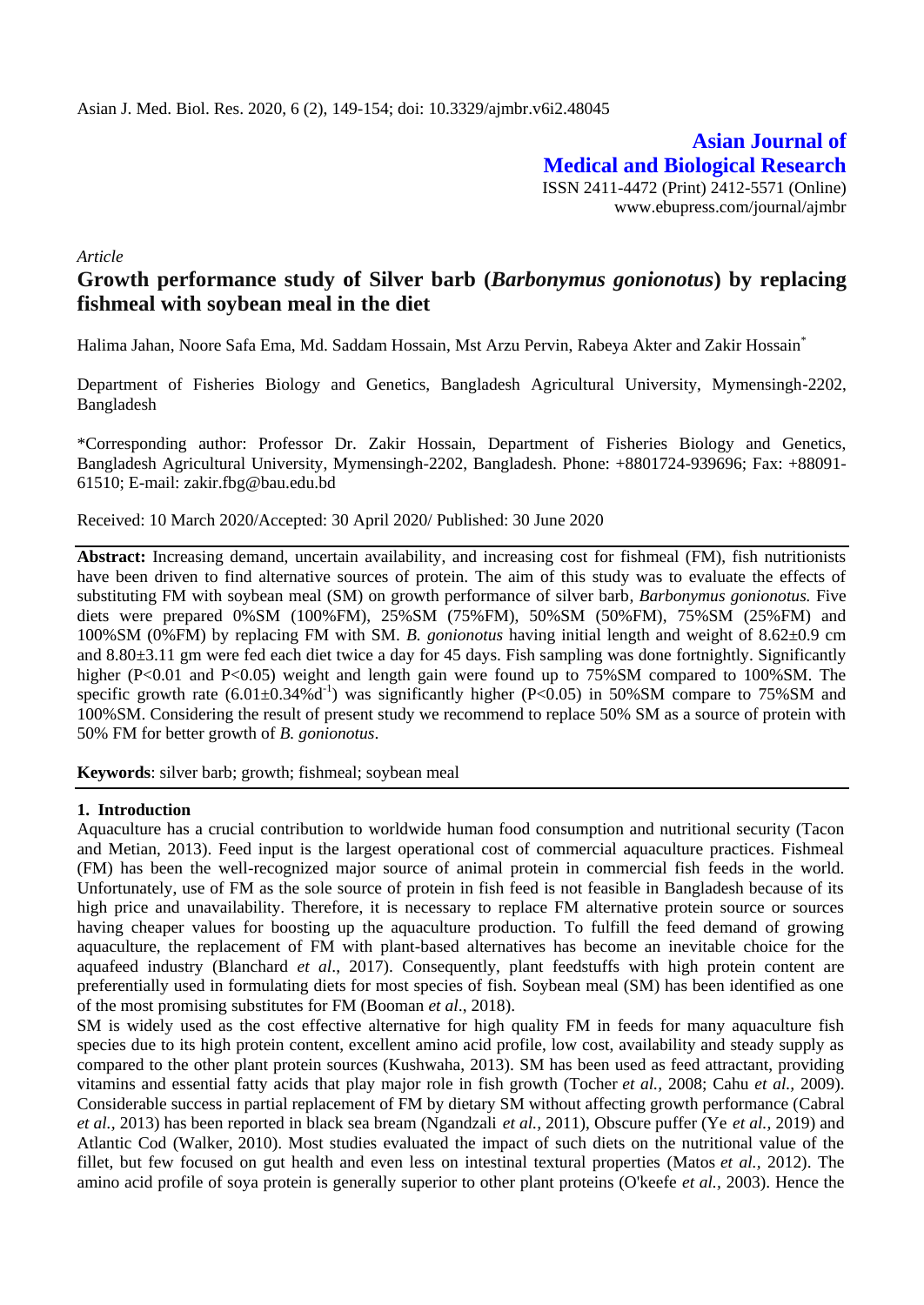soybean of present work has been selected as the raw material for formulation of fish feed along with other ingredients of silver barb *Barbynomus gonionotus.*

*B. gonionotus,* is a fresh water fish of Thailand. It was introduced in Bangladesh in 1977 from Thailand because of its high yielding potential and has become increasingly popular for its bright silvery appearance and good taste. It has been proved to be a good species for culturing in the seasonal ponds and rice fields in Monoculture. Thai silver barb *B. gonionotus*, an exotic fish of Bangladesh belonging to the family Cyprinidae, could be a suitable species for aquaculture due to its good palatability, high yield potential and very large market demand (Wahab *et al.,* 2001). Being an omnivorous species in origin, it prefers a feed of aquatic plants, soft grasses, and planktons. It responds well to a wide range of culture conditions with comparatively low-cost, simple management practices (Rothuis *et al.,* 1998). Silver barb, *B. gonionotus* is the suitable candidate for polyculture with carps for its synergistic effect on the growth and production in Bangladesh (Halim *et al.,* 2018). Therefore, the present study was conducted on replacement of FM with SM as ingredients of fish feed to determine the growth performance of *B. gonionotus*.

# **2. Materials and Methods**

### **2.1. Research site**

The experiments were conducted in the Mini Hatchery and Breeding Complex of the Department of Fisheries Biology and Genetics, Bangladesh Agricultural University, Mymensingh, Bangladesh.

# **2.2. The experimental design**

For conducting experiment, ten cisterns were used in Mini Hatchery Complex of Department of Fisheries Biology and Genetics, Bangladesh Agricultural University, Mymensingh. Eight cisterns corresponded to experimental treatment and two were used for control. Forty fingerlings of *B. gonionotus* having initial weight and length 8.8±3.1 gm and 8.62±0.90 cm respectively were stocked in each cistern and reared for 45 days. For treatment five formulated diets 0%SM (100%FM), 25%SM (75%FM), 50%SM (50%FM), 75%SM (25%FM) and 100%SM (0%FM) were used to observe the growth of the fish.

# **2.3. Collection of** *B. gonionotus*

Required numbers of *B. gonionotus* were collected from Deshbondhu Hatchery, Shomvugonj, Mymensingh, Bangladesh.

### **2.4. Physico-chemical parameters of water**

Temperature, dissolved oxygen (DO) and pH of water in each cistern were recorded daily. Temperature was recorded by using a Celsius thermometer, DO, pH and salinity were measured by a digital DO meter (DO-5509 dissolved oxygen meter, made in Taiwan), a portable digital pH meter (HI 98107, pH ep Tester, Rumania) and Refractometer (ATAGO, S/Mill, salinity. 0-100 ‰, Japan), respectively.

### **2.5. Feed formulation**

Feed containing 0% SM, 25% SM, 50% SM, 75% SM and 100% SM were prepared with rice bran, wheat flour, FM, maize meal, SM, vit-B complex and cod liver oil. Required amount of ingredients were ground finely by a grinding machine and sieved with fine mesh net. The composition of experimental feed is shown in Table 1. The diets were stored in plastic bags in airtight condition and kept in refrigerator.

### **2.6. Analysis of proximate composition of feeds**

The proximate compositions of the dietary ingredients were determined following the standard methods given by Association of Official Analytical Chemists (AOAC, 2019) in the Nutrition Laboratory of Faculty of Fisheries, Bangladesh Agricultural University, Mymensingh. Percent moisture, ash, protein, lipid, crude fiber, and nitrogen free extract (i.e. carbohydrate) were measured during the chemical analysis.

### **2.7. Feeding and sampling of the experimental fish**

The fishes were fed twice daily in the morning (9:00 AM) and afternoon (5:00 PM). The void food stuff, debris and feces were removed by siphoning on a daily basis. Sampling was done fortnightly for growth assessment. During sampling 6 fishes from each cistern were caught and the weight and length of each fishes were measured by electric balance and measuring scale respectively. Weight of gonad, liver and digestive tract was also measured.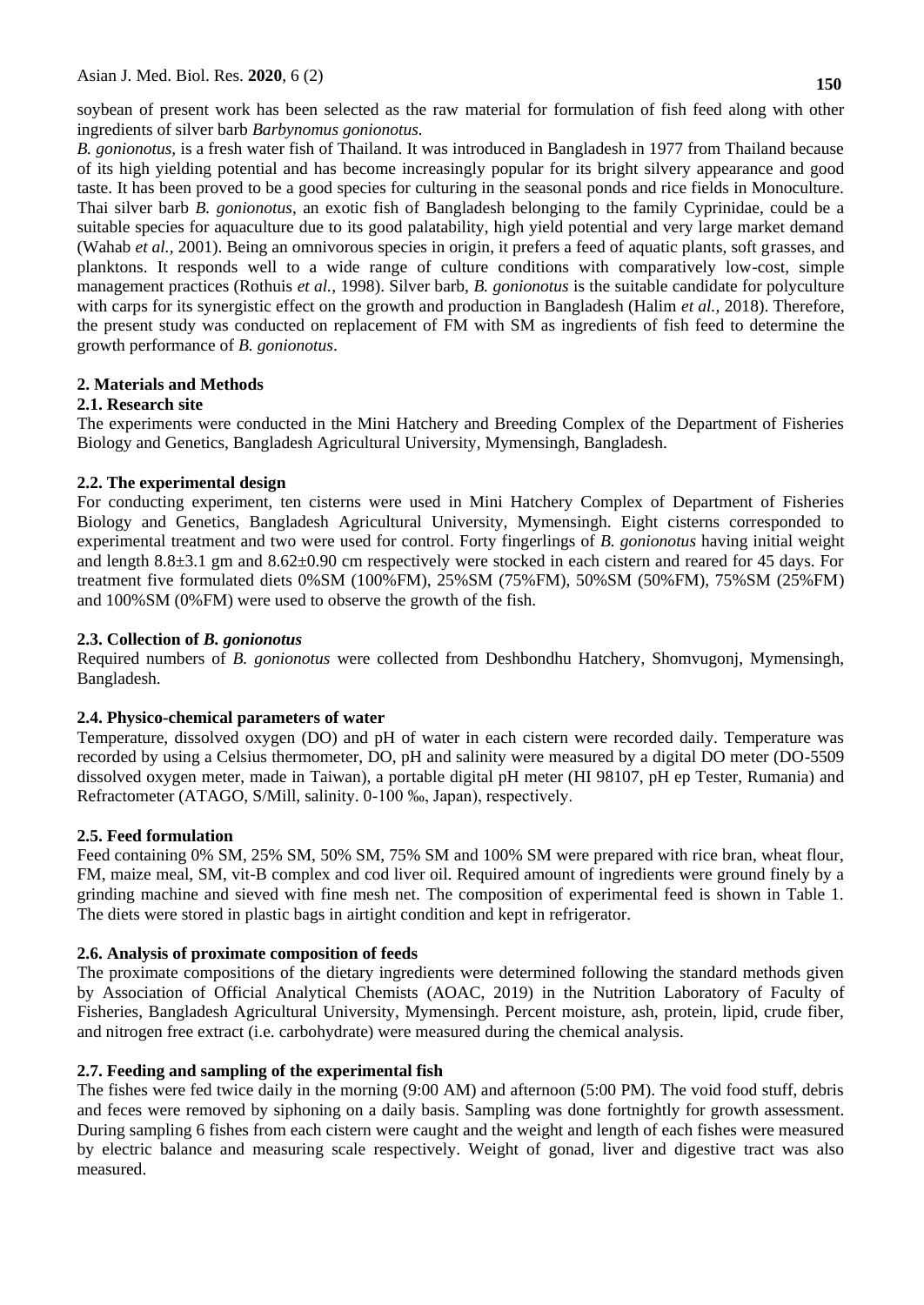# **2.8. Estimation growth parameters and somatic indices**

The parameters of growth performance were calculated as follows:

Weight gain (WG; g) =  $W_f-W_i$ 

Specific growth rate (SGR; %  $d^{-1}$ ) = (lnW<sub>f</sub> - lnW<sub>i</sub>)/× 100

Where  $W_i$  and  $W_f$  are the initial and final fish body weights (g) at the beginning and end of the feeding trial, respectively.

# **2.9. Statistical analysis**

All the data were analyzed by one-way analysis of variance (ANOVA) using SPSS version 22.0 software. When ANOVA detected a difference among groups, Duncan's multiple range tests was used to identify the difference in the means. Data are presented as mean  $\pm$  standard error (SE).

# **3. Results**

# **3.1. Physico-chemical parameters of water**

The average temperature, dissolved oxygen, pH and salinity of the experimental cisterns were recorded 25.5  $\pm$ 1.5°C, 9.5  $\pm$  0.5 ppm, 7.3  $\pm$  0.10 and 0 ppt, respectively. There were no significant differences (P<0.05) in all the parameters measured among the experimental cistern.

# **3.2. Proximate composition analysis of the feed ingredients of diets**

Proximate compositions of different feed ingredients were analyzed following the standard methods given by AOAC, 2019. Crude protein contents were higher in fishmeal (60.61%) and soybean meal (41.54%) from other ingredients. Five diets were formulated to contain various percentage of soybean meal as partial replacement for fishmeal. All diets contain similar percentage of protein level. Diets 1, 2, 3, 4 and 5 contained 0%, 25%, 50%, 75% and 100% of SM, respectively. Crude protein and gross energy contents of experimental diets were not significantly different (P<0.05). Proximate composition of different feed ingredients and formulated diets is shown in the Table 2. The feeding trial was carried out for 45 days.

# **3.3. Growth performances**

At the start of the growth trial such as weight and length, uniform sized fishes were randomly selected into each cistern, with three replicates per diets. Significantly higher (P<0.001) weight gain was found in fishes fed with diets 0%SM, 25%SM, 50%SM, 75%SM and compared to the fishes fed with diet 100%SM after 45days. However, weight gain was not significantly different among fish fed with diets 0%SM, 25%SM and 50%SM after 45days. Significantly higher (P<0.05) length gain was found in fishes fed with diets 0%SM, 50%SM, 25%SM, 75%SM and compared to the fishes fed with diet 100%SM after 45 days. However, length gain was not significantly different among fish fed with diets 0%SM, 50%SM, 25%SM and 75%SM after 45days. Average body weight (gm) and length (cm) of *B. gonionotus* fed with different formulated diets for 45 days is shown in the Table 3 and Table 4, respectively.

|                    | <b>Diets</b>    |              |              |              |               |  |
|--------------------|-----------------|--------------|--------------|--------------|---------------|--|
| <b>Ingredients</b> | SM <sub>0</sub> | <b>SM 25</b> | <b>SM 50</b> | <b>SM 75</b> | <b>SM 100</b> |  |
| Wheat flour        | 20              | 20           | 20           | 20           | 20            |  |
| Wheat bran         | 30              | 30           | 30           | 30           | 30            |  |
| Rice bran          | 40              | 40           | 40           | 40           | 40            |  |
| Maize meal         | 27              | 27           | 27           | 27           | 27            |  |
| Fishmeal           | 80              | 60           | 40           | 20           | 0             |  |
| Soybean meal       |                 | 20           | 40           | 60           | 80            |  |
| Vitamin B          |                 |              |              |              |               |  |
| Cod liver oil      |                 |              |              |              |               |  |

### **Table 1. Composition of ingredients used for the formulation of supplemental diet for 200 g.**

SM 0, SM 25, SM 50, SM 75, and SM 100 indicates diets containing 0%, 25%, 50%, 75% and 100% of SM, respectively.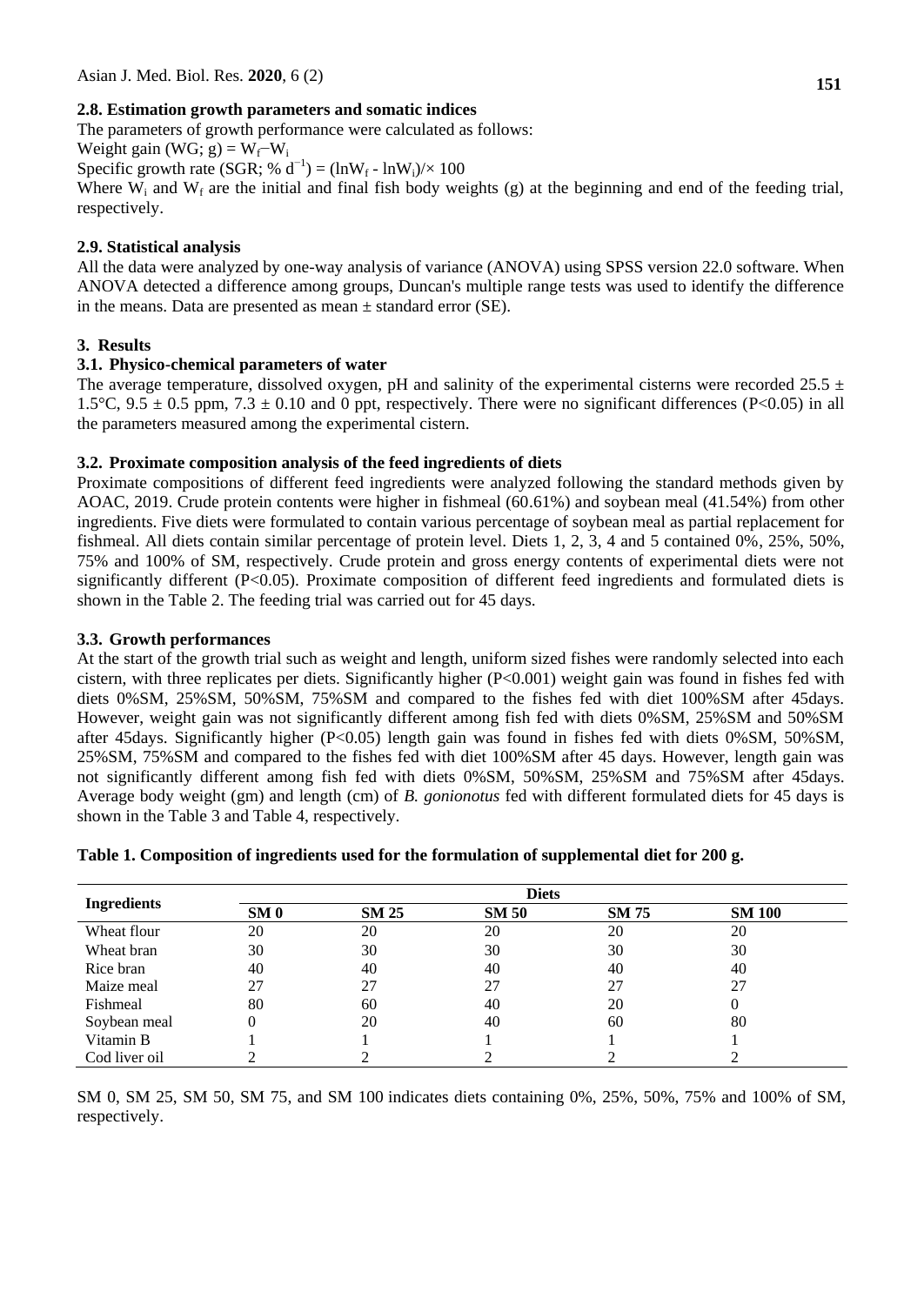|  | Table 2. Proximate composition of feed ingredients and formulated diets. |  |  |  |
|--|--------------------------------------------------------------------------|--|--|--|
|  |                                                                          |  |  |  |

|                         | $\frac{6}{6}$   |                |               |       |             |              |
|-------------------------|-----------------|----------------|---------------|-------|-------------|--------------|
| <b>Feed ingredients</b> | <b>Moisture</b> | Crude<br>lipid | Crude protein | Ash   | Crude fiber | Carbohydrate |
| Wheat flour             | 15.51           | 2.20           | 9.22          | 1.68  | 0.80        | 73.59        |
| Rice bran               | 18.78           | 10.60          | 11.98         | 7.36  | 7.20        | 44.08        |
| Wheat bran              | 14.96           | 4.80           | 14.51         | 2.89  | 6.90        | 55.94        |
| Maize meal              | 14.33           | 3.20           | 16.08         | 7.64  | 6.70        | 52.05        |
| Soybean meal            | 14.80           | 4.28           | 41.54         | 5.54  | 6.88        | 26.96        |
| Fishmeal                | 10.17           | 8.46           | 60.61         | 18.03 | 1.80        | 0.93         |
| SM <sub>0</sub>         | 38.36           | 3.20           | 25.05         | 3.77  | 4.20        | 25.42        |
| SM 25                   | 42.62           | 3.36           | 23.04         | 5.20  | 4.48        | 21.30        |
| SM 50                   | 43.33           | 3.46           | 22.02         | 6.89  | 4.96        | 19.64        |
| SM 75                   | 41.83           | 3.88           | 22.44         | 8.11  | 5.20        | 18.54        |
| <b>SM 100</b>           | 45.43           | 3.96           | 22.07         | 10.63 | 5.86        | 13.55        |

**Table 3. Average body weight (gm) ± SD of** *B. gonionotus* **fed the formulated diet for 45 days.** 

| <b>Diets</b>    | <b>Intervals</b> |                   |                  |                    |  |  |
|-----------------|------------------|-------------------|------------------|--------------------|--|--|
|                 | Initial          | 15 days           | 30 days          | 45 days            |  |  |
| SM <sub>0</sub> | $8.2 + 1.51$     | $10.32 \pm 1.09$  | $24.43 \pm 7.60$ | $44.8 \pm 5.76$ ** |  |  |
| <b>SM 25</b>    | $7.58 \pm 0.45$  | $10.674 \pm 1.29$ | $26.8 + 7.76$    | $46.6 \pm 2.41**$  |  |  |
| <b>SM 50</b>    | $6.5 \pm 0.96$   | $10.346 \pm 0.87$ | $23.4 + 6.73$    | $40+5.79**$        |  |  |
| <b>SM 75</b>    | $6.6 \pm 0.85$   | $9.168 \pm 0.47$  | $19.4 + 3.65$    | $35.8 \pm 2.95*$   |  |  |
| <b>SM 100</b>   | $6.82 \pm 0.67$  | $8.08 \pm 0.24$   | $13.6 \pm 4.51$  | $18.6 \pm 3.65$    |  |  |

Values are presented as mean  $\pm$  SE of triplicate samples. Values with star marks in each row are significantly different (\*P<0.05, \*\*P<0.01 and \*\*\*P<0.001 vs  $D_5$ )

| Table 4. Average length $(cm) \pm SD$ of <i>B</i> . <i>gonionotus</i> fed the formulated diet for 45 days. |  |  |
|------------------------------------------------------------------------------------------------------------|--|--|
|------------------------------------------------------------------------------------------------------------|--|--|

| <b>Diets</b>    | <b>Intervals</b> |                 |                  |                  |  |
|-----------------|------------------|-----------------|------------------|------------------|--|
|                 | Initial          | 15 davs         | 30 days          | 45 days          |  |
| SM <sub>0</sub> | $8.5 \pm 1.21$   | $9.86 \pm 0.72$ | $10.44 \pm 0.84$ | $12.7 \pm 0.31$  |  |
| <b>SM 25</b>    | $7.9 \pm 2.34$   | $8.86 \pm 0.85$ | $11.44 \pm 1.6$  | $12.16 \pm 0.57$ |  |
| <b>SM 50</b>    | $8.2 + 2.96$     | $8.86 \pm 0.75$ | $9.02 \pm 0.86$  | $13.98 \pm 1.3$  |  |
| <b>SM 75</b>    | $8.6 + 3.21$     | $8.14 \pm 0.21$ | $9.88 \pm 0.65$  | $12.54 \pm 0.5$  |  |
| <b>SM 100</b>   | $8.62 \pm 0.91$  | $10.9 \pm 0.62$ | $11.6 \pm 0.92$  | $12.1 \pm 0.76$  |  |

Values are presented as mean  $\pm$  SE of triplicate samples.

#### **4. Discussion**

Replacement of FM with SM up to 50% shows positive growth performances in the experimental fishes. The growth responses for fish fed diets containing increasing level of soybean meal may be decreased due to the presence of anti-nutritional factors. In this study, growth is lower when there is 100% replacement of FM with SM. According to Cabral *et al.* (2013) plant proteins can be reached up to 75% FM without impairing feed intake, growth performance and protein utilization in Senegalese sole. Wang *et al.* (2015) showed 40% of FM could be replaced by SM for juvenile *Pseudobagrus ussuriensis* without having a significant negative effect on growth. Ward *et al.* (2016) concluded that the group of fish fed with the diet having 60% SM exhibited overall increased length and weight by the lowest amount over the entire 8 week trial in summer flounder (*Paralichthys dentatus*) compared to the fish fed diets with lower SM inclusion levels. Mollah and Hossain (1995) stated the fish growth depends on the presence of optimum protein levels in fish feed. Li *et al.* (2012) evaluated two types of SM including a commercial SM and a high-value SM as alternatives to FM in diets for Japanese seabass (*Lateolabrax japonicas*). Their results showed that FM can be replaced up to 30% with commercial SM while the high-value SM could successfully replace 45% of FM. El-Saidy and Gaber (2003) reported that soybean meal supplemented with 1% methionine only or 1% methionine plus 0.5% lysine can totally replace the FM in Nile tilapia diets. According to Jalili *et al.* (2013) it is possible to replace 40% of FM with plant protein (wheat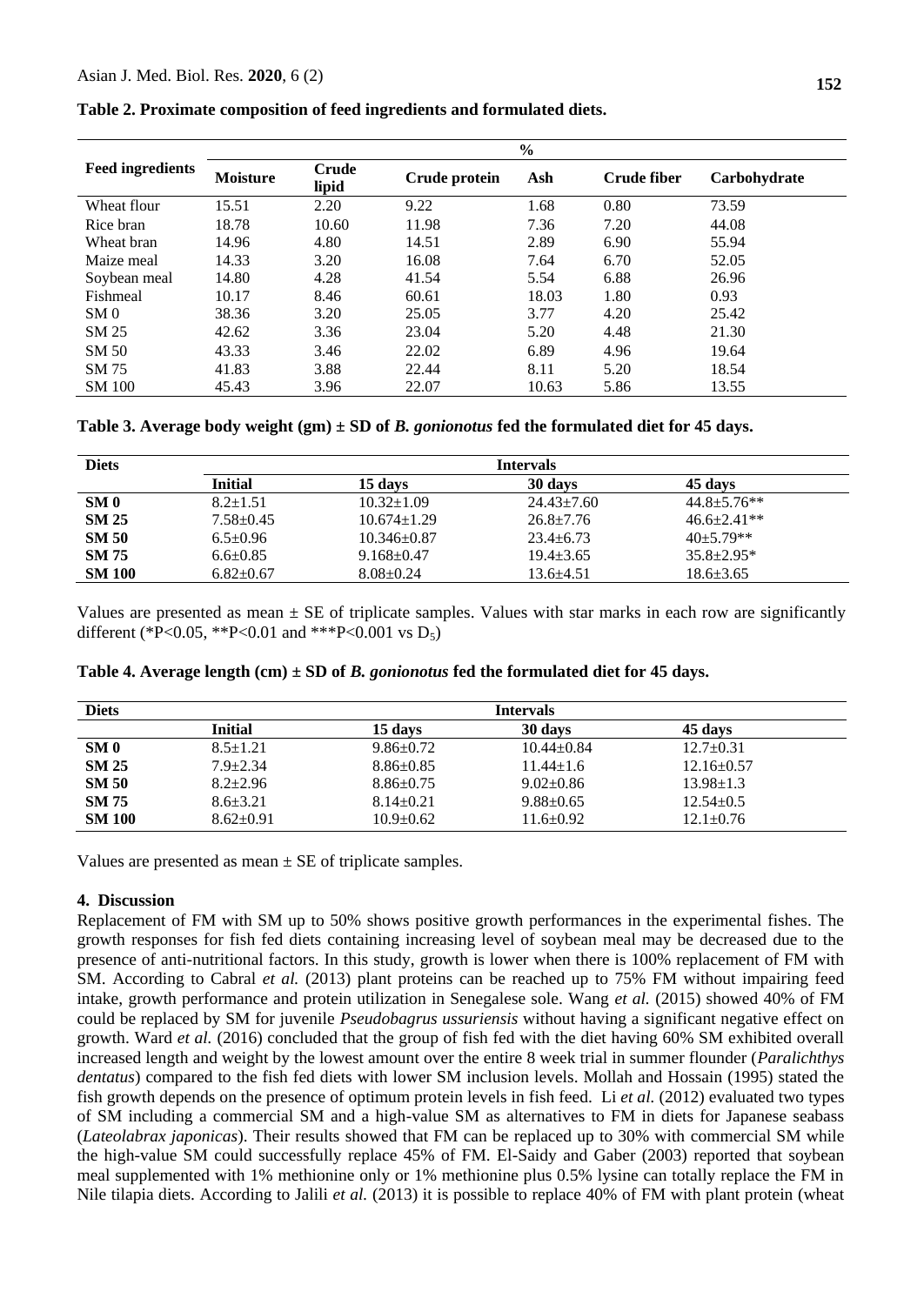**153**

gluten, corn gluten and soybean meal) without any noticeable negative effects on growth and humoral immune parameters (lysozyme activity and total antibody) indices. Later, Zhang *et al.* (2014) examined the effects of replacing 25, 50 and 75% of FM with untreated, gamma-irradiated or fermented SM in Japanese seabass (*Lateolabrax japonicas)* feed. Their findings showed that dietary FM can be only replaced up to 25% when untreated SM was used, while the replacement level could be increased up to 50% when the gamma-irradiated SM was used. The results of a recent study by Zhang *et al.* (2018) showed that SM can substitute 60% of FM in Japanese seabass (*Lateolabrax japonicas)* feed; Pervin *et al.* (2020 a, b) reported that 75% replacement of FM with SM in Nile tilapia (*Oreochromis niloticus*) can be possible without affecting the growth of fish. In addition, Jahan *et al.* (2019) suggested that the replacing 50% of FM with SM significantly increased muscle fibre of silver barb, *Barbonymus. gonionotus*.

# **5. Conclusions**

In conclusion, the results of this research shows that increasing amount of soybean meal up to 50% in the diets leads to increase growth performances of *Barbonymus gonionotus* but more than 50% replacement can decrease the growth of the fish.

# **Acknowledgements**

This research was financed from the special grants funded by Ministry of Science and Technology, Government of the People's Republic of Bangladesh, Dhaka, Bangladesh.

# **Conflict of interest**

None to declare.

# **References**

- AOAC (Association of Official Analytical Chemists), 2019. Official methods of analysis of Association of Official Analytical Chemists, 21st edition Washington, DC.
- Blanchard JL, RA Watson, EA Fulton, RS Cottrell, KL Nash, A Bryndum-Buchholz, M Buchner, DA Carozza, WWL Cheung, J Elliott, LNK Davidson, NK Dulvy, JP Dunne, TD Eddy, E Galbraith, HK Lotze, O Maury, C Muller [,](http://refhub.elsevier.com/S0165-2427(19)30288-0/sbref0015) DP Tittensor and S Jennings, 2017. Linked sustainability challenges and trade-of[fs a](http://refhub.elsevier.com/S0165-2427(19)30288-0/sbref0015)mong fisheries, aquaculture and agriculture. Nat. Ecol. Evol., 1: 1240-12[49.](http://refhub.elsevier.com/S0165-2427(19)30288-0/sbref0015)
- Booman, M, I Forster, JC Vederas, DB Groman and SRM Jones, 2018. Soybean mealinduced enteritis in Atlantic salmon (*Salmo salar*) and Chinook salm[on \(](http://refhub.elsevier.com/S0165-2427(19)30288-0/sbref0020)*Oncorhynchus tshawytscha*) but not in pink salmon (*O. gorbuscha*). Aquacultu[re, 4](http://refhub.elsevier.com/S0165-2427(19)30288-0/sbref0020)83: 238-2[43.](http://refhub.elsevier.com/S0165-2427(19)30288-0/sbref0020)
- Cabral EM, TJR Fernandes, SD Campos, M Castro-Cunha, MBPP Oliveira, LM Cunha and LMP Valente, 2013. Replacement of fish meal by plant protein sources up to 75% induces good growth performance without affecting flesh quality in on-growing Senegalese sole. Aquaculture, 380-383: 130-138.
- Cahu CL, E Gisbert and LAN Villeneuve, 2009. Influence of dietary phospholipids on early ontogenesis offish. Aquac. Res*.*, 40: 989-999.
- El-Saidy DM and M Gaber, 2003. Replacement of fish meal with a mixture of different plant protein sources in juvenile Nile tilapia, *Oreochromis niloticus* (L.) diets. Aquac. Res., 34: 1119-1127.
- Halim KMA, MS Rahman, D Bhowmik, A Ali, F Hossain, MM Rahman, SM Shanta and MR Rahman., 2018. Studies on the growth performance of carps with silver barb (*Barbonymus gonionotus*) in polyculture system. Int. J Fish. Aqua. Stud., 6: 348-353.
- Jahan H, MA Pervin, R Akter and Z Hossain, 2019. [Effects of soybean meal on new muscle generation and](javascript:void(0))  growth of silver barb, *[Barbonymus gonionotus](javascript:void(0))*. Int. J. Agril. Environ. Biores*.,* 4: 102-110.
- Jalili R, A Tukmechi, N Agh, F Noori and A Ghasemi, 2013. Replacement of dietary fish meal with plant sources in rainbow trout (*Oncorhynchus mykiss*); effect on growth performance, immune responses, blood indices and disease resistance. Iran. J. Fish. Sci., 12: 577-591.
- Kushwaha MP, 2013. Replacement of fish meal by soybean (*Glycine max*) in the formulation of fish feed ingredients essential for immunostimulation and growth performance of carps. Int. J. Fauna Biol. Stud., 1: 35-38.
- Li Y, Q Ai, K Mai, W Xu and Z Cheng, 2012. Effects of the partial substitution of the dietary fish meal by two types of soybean meals on the growth performance of juvenile Japanese seabass, *Lateolabrax japonicas* (Cuvier 1828). Aquac. Res., 43: 458-466.